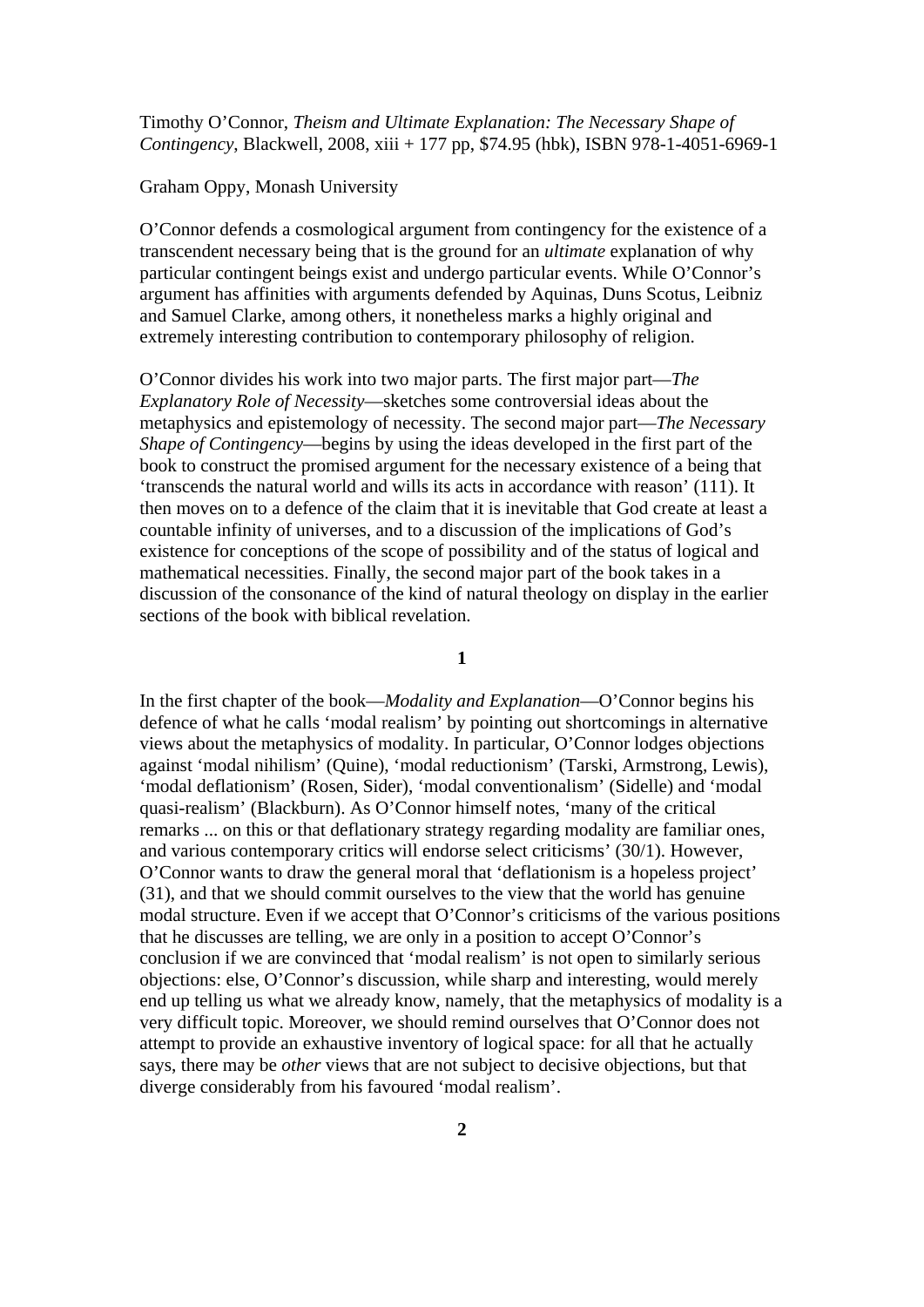In the second chapter of the book—*Modal Knowledge*—O'Connor asks 'how do we rationally discern the possible truth of some claim that is actually false or the necessary truth of some claim that is actually true … and what, ideally, is the overall structure of our modal beliefs, and how do they inferentially connect with other beliefs?' (32) After examining—and rejecting—accounts of the epistemology of modality defended by Yablo and Peacocke, O'Connor sketches his preferred answers to these questions. In O'Connor's view, a properly integrated theory of modality ought to accommodate all of the following data (41):

*General Level*: We have a strong propensity to accept certain very general (sometimes formal) propositions and to regard them as obvious and yet transcending obvious empirical truths about the world. And our explanatory schemes appear to be built on such general propositions, so that theoretical rationality is attainable for us only if our modal notions are fundamentally legitimate.

*Specific Level:* The notion of necessary is bound up with our grasp of things, properties, and causation. Thus, there is no perception of the actual that is not imbued with an implicit grasp and acceptance of the modal character of reality.

Moreover, apart from accommodating this data, O'Connor claims that we also need to construct a properly integrated theory of modality that (41):

- 1. Allows that, in ordinary contexts, people reliably track the instantiation of modal features in the world—in a rough and ready way without attempting to develop or draw upon a theoretical perspective on modality that would enable them to correct their judgments or set them within a coherent explanatory framework;
- 2. Explains how there can be rough yet reliable tracking of modal features at a 'commonsense' level that nonetheless is matched by systematic error at a more 'theoretical' level;
- 3. Responds to the contention that non-accidental belief requires perception or causal contact with the facts believed, in application to both object-based ['specific'] and general modal judgments.

At the *general level*, O'Connor insists that 'the procedure of refinement and development of theoretical modal judgments is … one of reflective equilibrium' (43). Thus, O'Connor is a fallibilist about general level modal judgments, though he holds that there are core *a priori* beliefs—'validity of some central rules of inference … in first-order logic with identity, elementary arithmetic, and some methodological truisms guiding any form of empirical inquiry' (44)—that we could not be led rationally to abandon. While I have some sympathy for the kind of position that O'Connor's sketches here, I think that not all of the details and arguments that he gives are correct. In particular, I think that his objection to Putnam's suggestion that surprising quantum phenomena might lead to a revision of logic isn't right. O'Connor says:

The proponent must make his case for such a revision either in classical logical terms—reasoning classically both in showing the supposed 'incongruence' of classical logic and certain quantum phenomena and in defining the quantum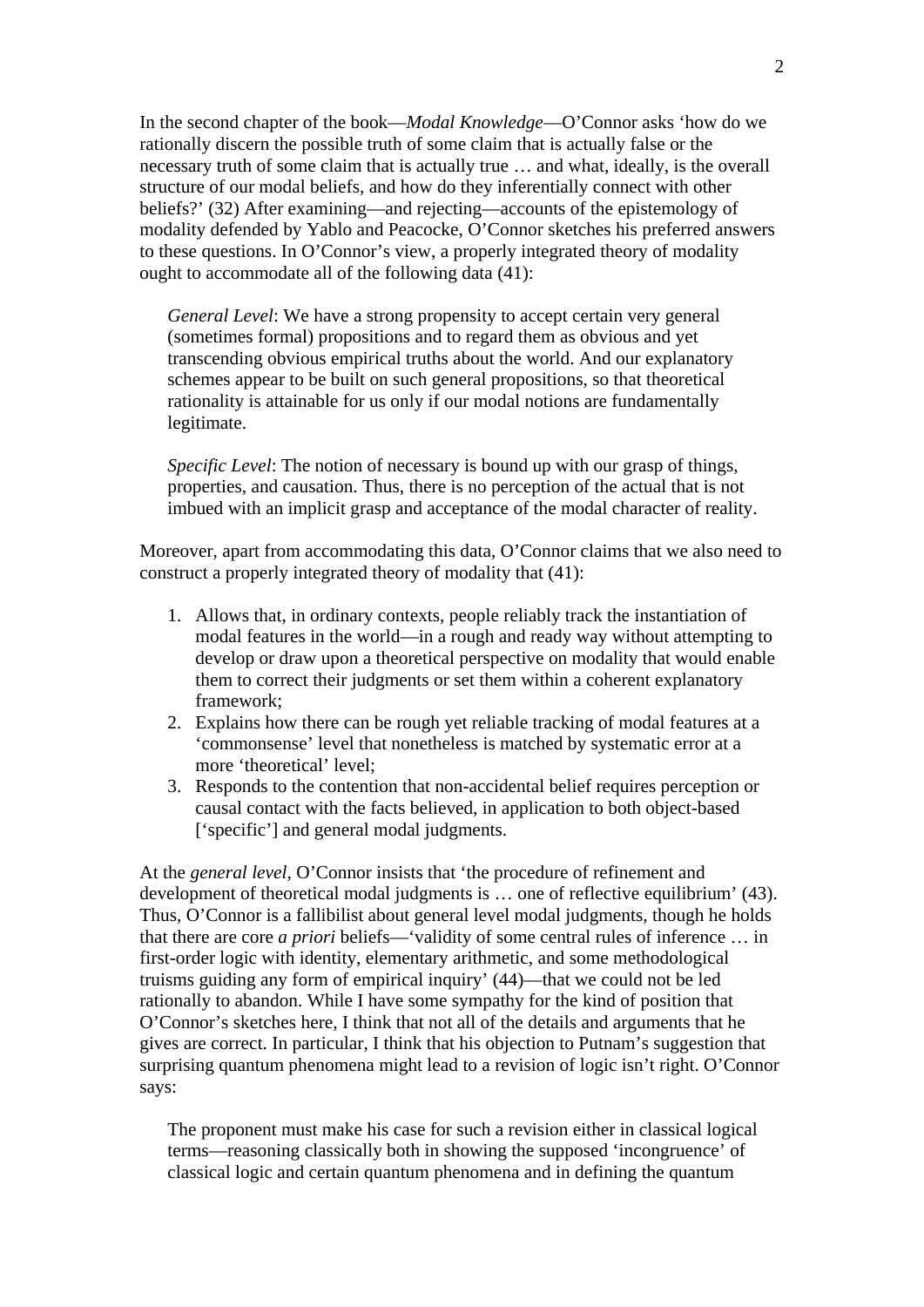logical connectives and rules of inference—or in terms of the new logic. If the former, he hasn't really repudiated the normative status of classical reasoning. If the latter, he fails to persuade us, as pointing out that there are difficulties with our system of reasoning if one accepts another system of reasoning is necessarily underwhelming. (46)

The difficulty with this argument is that the proposed alternative to classical logic largely overlaps with classical logic: it is only a particular kind of distributive law and the part of classical logic from which that distributive law is derived—that is at issue in the choice between classical logic and quantum logic. Consequently, so long as the proposed argument does not rely on principles that fall outside the common core of the two logics—e.g., so long as the argument is classical, but makes no appeal to the disputed distributive law and the base principles from which that law is derived—O'Connor has identified no problem with the idea that one who has hitherto accepted *all* of classical logic might rationally be persuaded to abandon the distributive law and at least one of the base principles on which that law depends in the light of the argument in question.

At the *specific level*, O'Connor claims that we are rationally required to accept—at least tacitly—that causal and formal necessities are primitive structural features of the world (50), that genuine properties are sparse and earn their keep by grounding objective intrinsic similarities and differences between things and conferring basic capacities to act (53), that the universally shared features of fundamental objects kinds are essential to those kinds (54), and that the acceptability of conventionalism about many or all mid-sized objects turns on the existence or non-existence of 'emergent properties' (55). Moreover, O'Connor suggests that we can tell at least the beginnings of a just-so story according to which, from the standpoint of evolutionary history, our fundamental modal convictions are appropriately connected to that which *makes* those fundamental modal convictions *true*:

An evolutionary advantage accrued to cogniser-types that readily assent to the actual truth of core logical and mathematical principles and that systematise the world in terms of natural kinds; some such cognisers in our ancestral history were selected in part owing to this fact; and the truth-makers for these actual truths are none other than their modalised counterparts. (59)

However, those who think that this just-so story beginning does not have even *prima facie* appeal would do well to note that O'Connor also goes on to claim that:

It is open to the theist … to suppose that it is a divine intention that human cognitive abilities are disposed to modalise reliably in accordance with modal fact. In this way, there can be a tie between modal fact and human modal judgments that plausibly accords with the proper function of human cognition while preserving the integrity of the purely natural causal processes generating such judgments. Our typical naturalist will be scandalised at this Leibnizian solution, but can he do any better? (129)

It seems to me that 'our typical naturalist' has grounds to feel 'scandalised' at this later proposal. Theists ought not to reject the assumption that the divine intention in question has an 'evolutionary' implementation. But, given that there is an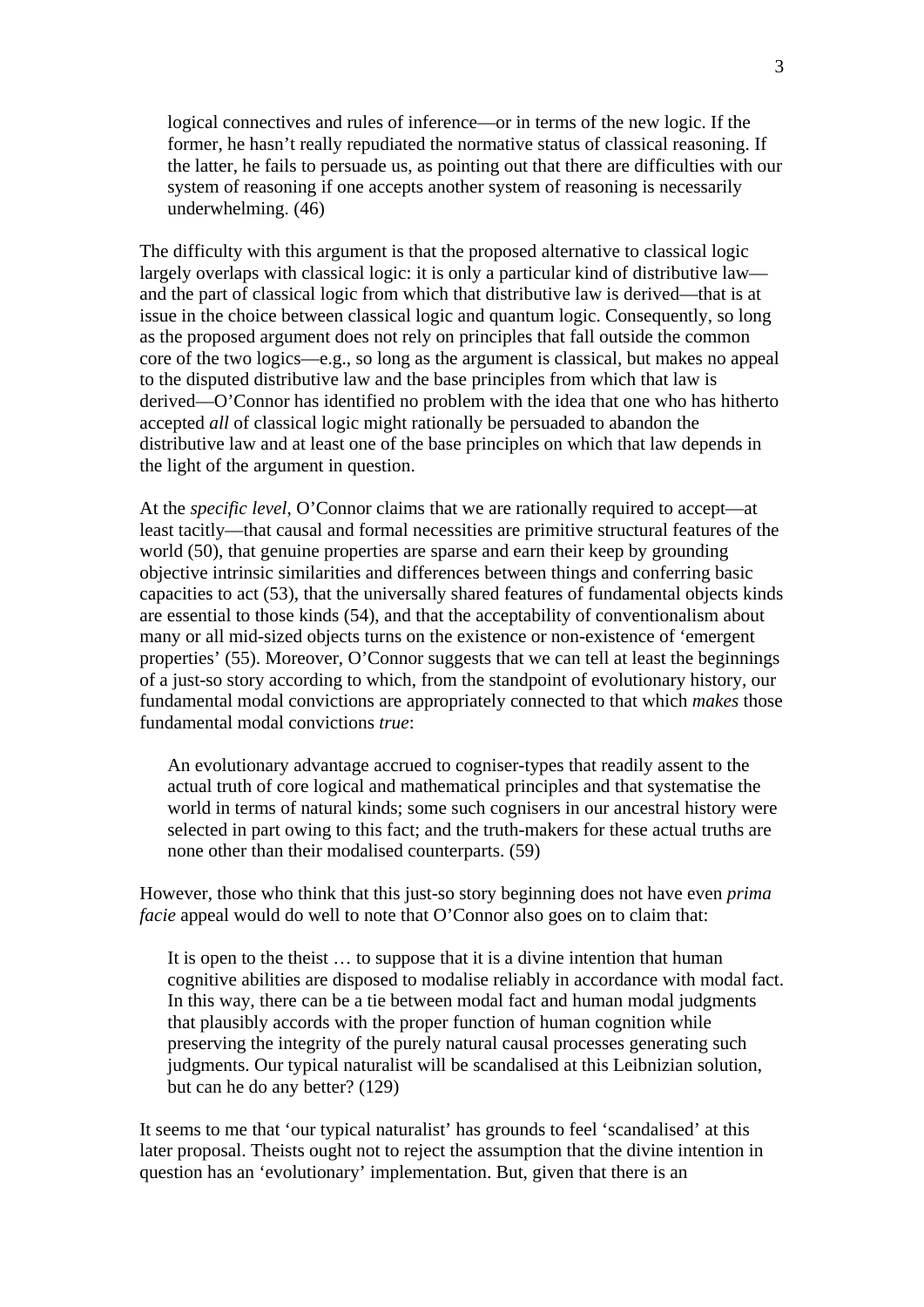'evolutionary' account of the development of our disposition to modalise reliably in accordance with modal fact, then, from the standpoint of naturalists, the postulation of the alleged divine intention is just a fifth wheel to the coach. (For hints at the beginnings of a just-so story that has rather more *prima facie* appeal than the story beginning that O'Connor offers, I recommend Steven Pinker's *The Stuff of Thought*, Allen Lane, 2007. It seems to me to be pretty plausible to think that a satisfying justso story will involve both biological evolution and cultural 'evolution'.)

O'Connor rounds out the second chapter of the book with a defence of the idea that there is only one kind of alethic possibility—absolute or metaphysical possibility which is subject to a nested series of increasingly demanding theoretical constraints: formal or logical consistency, conceptual consistency, consistency with kindconstitution identities, consistency with individual essence, and consistency with property dispositional identities (60). From the text, it seems that O'Connor wishes to deny that there is a genuine distinction between causal possibility—consistency with the causal and structural laws of the actual world—and some more permissive kind of possibility which merely requires consistency with alternative (non-actual) systems of causal and structural laws. Whether this denial is plausible turns, at least in part, on whether we are supposed to think that the laws of physics, and the equations the define 'boundary conditions' for the actual world belong to the class of causal and structural laws. (If the gravitational constant were much weaker, but everything else remained the same, would that count as a change to 'the causal and structural laws of the actual world'? At best, I missed the part of O'Connor's text that provides an answer to this question.)

**3** 

In the third chapter of the book—*Ultimate Explanation and Necessary Being: The Existence Stage of the Cosmological Argument*—O'Connor sets out his case for the *existence* of a necessary being that is the ground for an ultimate explanation of why particular contingent beings exist and undergo particular events. The case presented in this chapter has three main parts. First, O'Connor addresses concerns about the coherence or explanatory potential of the notion of a necessarily existent being. Second, O'Connor responds to alternative theories which reject the assumption that there is a necessary being that is the ground for an *ultimate* explanation of why particular contingent beings exist and undergo particular events. Third, O'Connor sets out a theory of intentional explanation that is intended to explain how it is possible for a necessarily existent agent to be the ultimate explanation of why particular *contingent* beings exist and undergo particular events.

O'Connor begins the chapter with the claim that the 'trend towards a deflationary view of modality has wide implications, affecting the central aim of metaphysics' (65). On O'Connor's account, that central aim has been 'to articulate a theoretical framework that make possible ultimate explanation of reality—that is, a natural or non-arbitrary stopping point … to the nested series of available plausible explanations for increasingly general aspects of the world' (65). Moreover, according to O'Connor, the realisation of this aim has been taken to require an answer to the fundamental existence question: *why do the particular contingent objects there are exist and undergo the events that they do*? But, on O'Connor's view, the trend towards a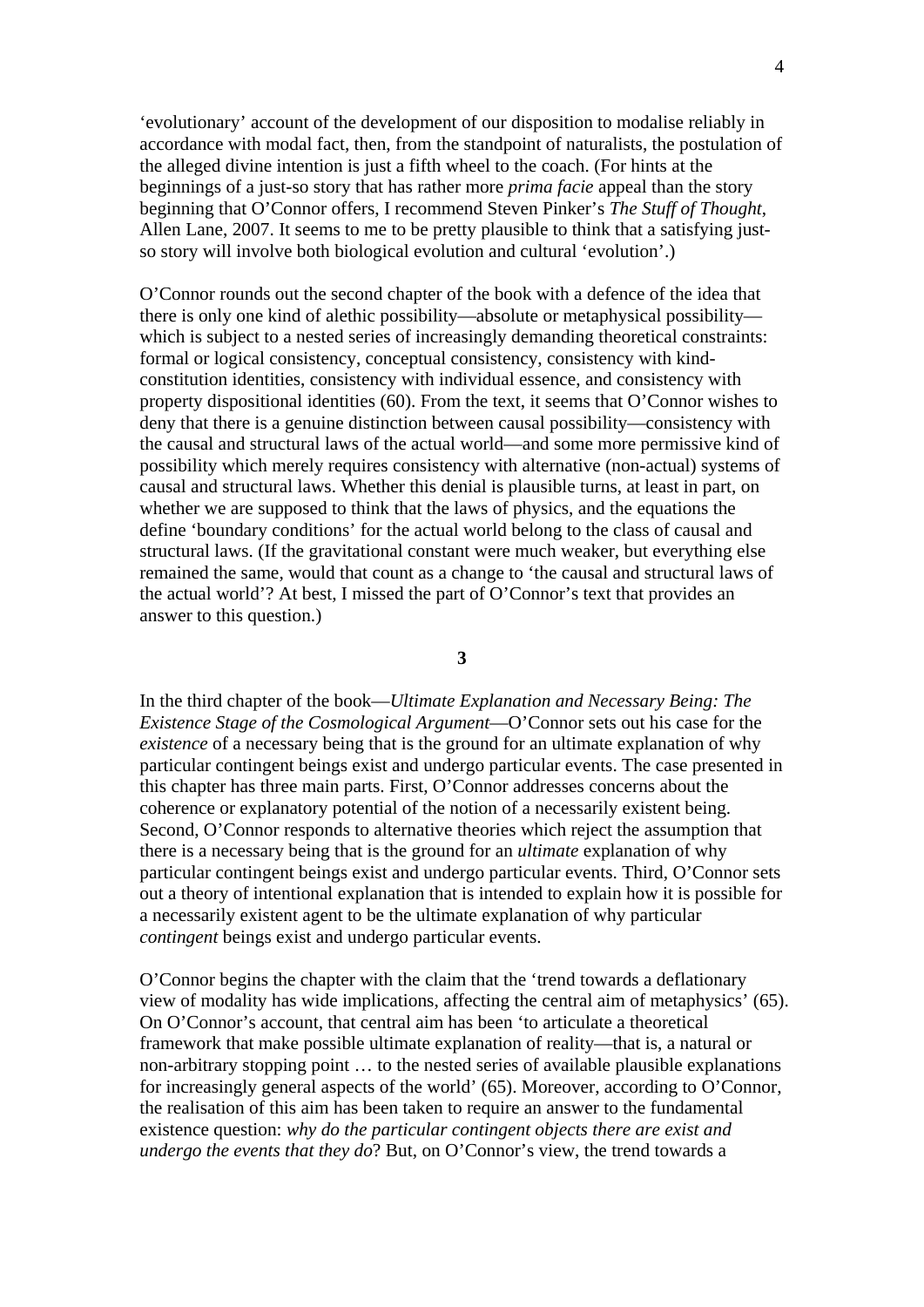deflationary view of modality has led to the widespread view that the existence question is 'unanswerable' (66).

I think that it is pretty implausible to claim that there is a widespread view that the existence question is 'unanswerable', much less that there is a widespread view of this kind that depends upon the trend towards 'deflationary views of modality'. Even the most casual reflection suggests that there are three 'schemes' that might be adopted by naturalistic philosophers: infinite regress, brute origin and necessary non-agential origin. Each of these 'schemes' involves an answer to the existence question, and suggests a 'natural or non-arbitrary stopping point for explanation'. Moreover, each of these schemes is available to naturalistic philosophers, including at least some of those naturalistic philosophers who adopt a deflationary view of modality. Since the central aim of metaphysics is to choose between 'schemes' such as these on grounds of theoretical virtue—fit with evidence, simplicity, explanatory scope, explanatory power, consonance with best science, consonance with Moorean fact, and the like naturalists who properly choose a 'scheme' or who are properly undecided between a range of 'schemes' *do* have an answer to the existence question. True enough, O'Connor insists that those who opt for 'brute origin' suppose that the existence question is unanswerable: but this insistence is merely the reflection of an unjustified piece of linguistic imperialism.

O'Connor's objection to 'infinite regress' turns on his claim that this 'scheme' is committed to the proposition that 'immanent, stepwise … explanation can be complete … even when the explanandum is a single event of short duration' (74). This claim seems to me to be clearly mistaken: the proponent of 'infinite regress' thinks that a chain of 'immanent, stepwise explanation' can be complete *only* in the case in which the chain regresses infinitely. Moreover, the proponent of 'infinite regress' also thinks that a chain of 'immanent, stepwise explanation' can be complete only in cases in which it is *impossible* for there to be anything that precedes all of the elements in the chain. (That the proponent of 'infinite regress' should make this second claim is one of the lessons of Alex Pruss's cannonball example, cited by O'Connor in support of his claim that 'infinite regress' is essentially explanatorily incomplete (75).) O'Connor notes that others have objected to 'infinite regress' on the grounds that it cannot give a complete contrastive explanation—why a universe with an infinite regress with this particular character rather than that? But, since his own preferred complete explanation is non-contrastive, he acknowledges that this criticism is not available to him. I take it that, at least for all that O'Connor argues, 'infinite regress' remains a live option; and, moreover, I hold that there is strong theoretical reason to maintain that, if there is an infinite regress of contingent things, then naturalism trumps theism (since the extra ontology and ideology of theism buys no increase in explanatory power in this case).

O'Connor's preferred 'scheme' involves a necessarily existing being that brings the universe into existence by directly generating an intention whose content is *that the universe obtain*, in order to satisfy some essential purpose of the being, guided by the being's essential recognition that creating the universe would satisfy that purpose. The key feature of O'Connor's account is that the being will essentially have many purposes, and, for each of those purposes, will essentially recognise many different ways of satisfying those purposes. However, there is nothing further that explains why the being acts on the purpose that it does, or why it chooses to satisfy the purpose that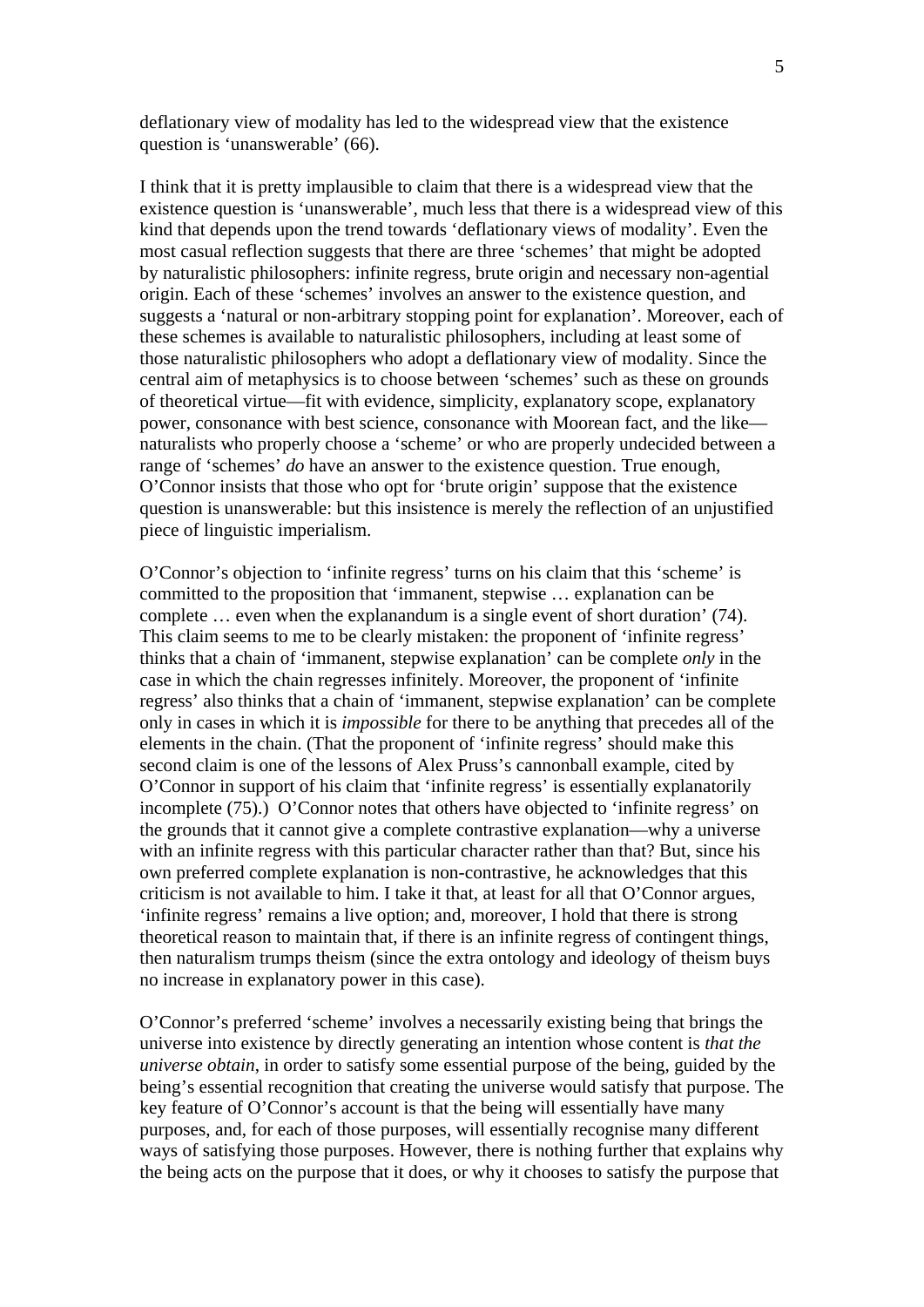it does in the way that it does: on the contrary 'the intention is irreducibly a product of the agent *qua* agent' (82). While it is clear that O'Connor's 'scheme' does not afford a complete contrastive explanation, O'Connor suggests that to object to his 'scheme' on this ground merely make the improper demand that a complete explanation has to 'render the actual state of affairs inevitable'. In particular, says O'Connor, where there is objective chance, it is sufficient for complete explanation merely to 'point to the causal mechanism (however chancy)' that produced a given event.

I agree with O'Connor that, where there is objective chance, we are satisfied with an explanation that points to causal mechanism. However, this is true only where there *is* objective chance—i.e. where there is a probability distribution over a set of possible outcomes. If O'Connor supposes that there is a probability distribution over a set of possible intentions for his necessarily existing being then, fine, we have a 'scheme' to set against infinite regress, brute origin and necessary non-agential origin. However, when we set the theoretical costs of O'Connor's scheme against the benefits—how natural or non-arbitrary is it for explanation to come to a halt with a probability distribution over a set of possible intentions in a necessarily existing agent?—then it seems to me that naturalists are pretty well-placed to insist that each of infinite regress, brute origin and necessary non-agential origin does better. On the other hand, if O'Connor supposes that there is no probability distribution, then naturalists can quite properly object that he loses any entitlement to the claim that the agent *produces* the intentions (or that the agent has *control* over the intentions, etc.) Talk about 'production', 'control', and so forth is empty unless there is counterfactual (causal, nomic) dependence, or probabilistic dependence, or both. Taking this route, O'Connor hasn't even set out a 'scheme' that merits comparison with the various naturalistic alternatives.

I have not discussed O'Connor's defences of the claim that there are contingent beings, that the concept of necessary being is not incoherent, and that the invocation of necessary being has genuine explanatory potential. While other naturalists may wish to contest these parts of O'Connor's case. I think that the foregoing considerations establish that naturalists can make a good argument for the conclusion that, even if we concede O'Connor everything that he wants on these other matters, it is still the case that he doesn't have a cogent argument for the existence of a necessary being that is the ground for an ultimate explanation of why particular contingent beings exist and undergo particular events.

**4** 

In the fourth chapter of the book—*The Identification Stage*—O'Connor sets out his case for holding that the necessary being, whose existence is taken to have been established in the third chapter of the book, is a transcendent, personal creator of all contingent things. This case has three main parts. First, O'Connor argues against the suggestion that the universe is necessarily existent. Second, O'Connor distinguishes between two different models of 'transcendent necessary being': an impersonal 'mechanistic' model (*Chaos*) and a personal, agential model (*Logos*). Third, O'Connor argues that, while the data concerning the fine-tuning of our universe for life does not support an independent argument for the existence of God, that data does support selection of the *Logos* model over the *Chaos* model.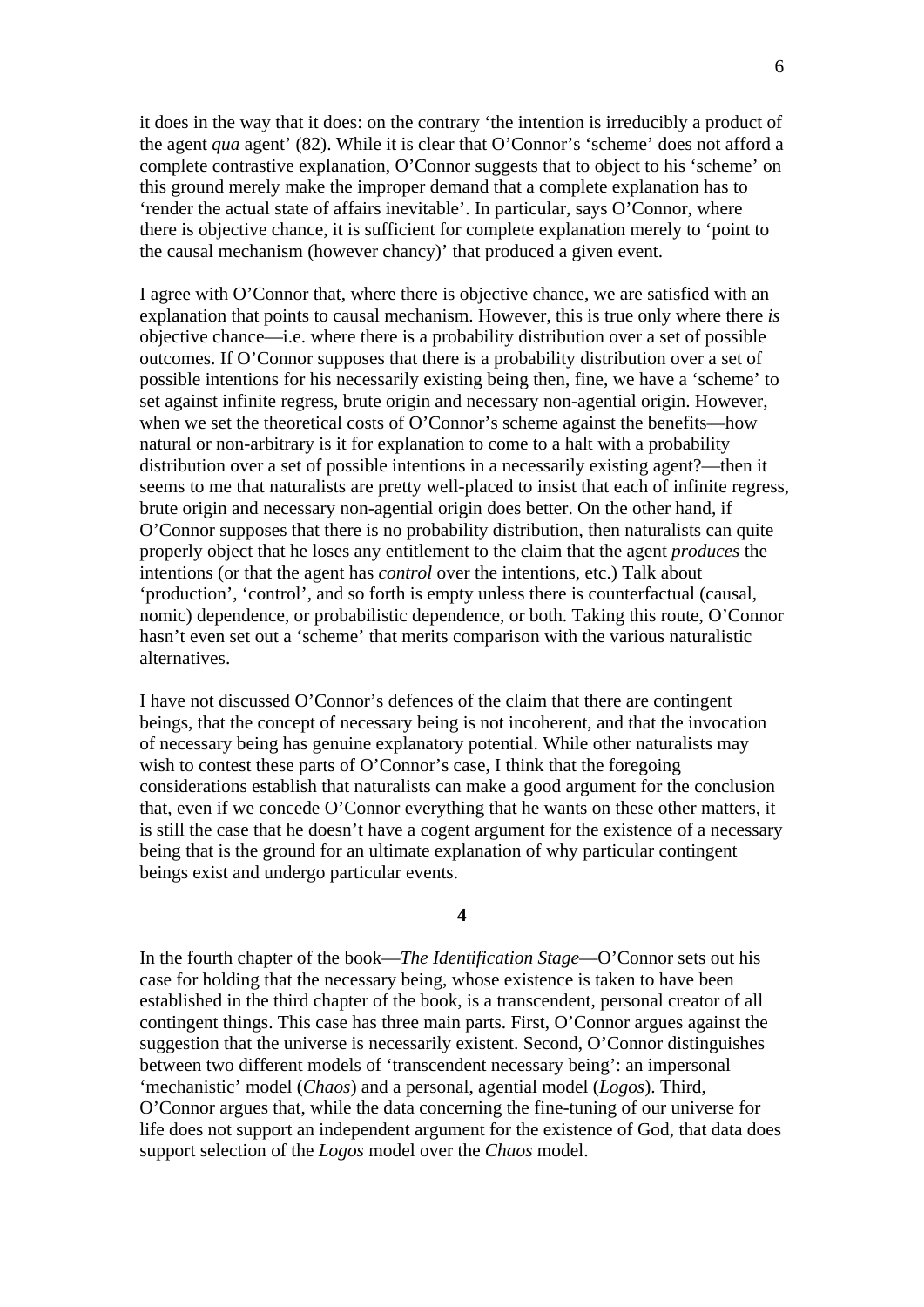O'Connor's objection to the suggestion that the universe is necessarily existent turns on traditional considerations about the necessary 'intimate internal connectedness' (88) of the essence of the postulated necessary being. Given that the universe has 'enormous mereological complexity' (90), it simply cannot be identified with the necessary being whose existence is supposed to have been established by the existence stage of O'Connor's argument. O'Connor himself admits that his argument at this point is 'a rather hard-scrabble metaphysical excursion' (xii), and I suspect that many who are not hostile to *some* kind of 'modal realism' will nonetheless think that O'Connor's argument is unpersuasive. However, even naturalists who do find O'Connor's argument persuasive need not give up on necessary non-agential origin at this point: for such naturalists might well suppose that it is far more plausible to think that the universe has a necessarily existent simple initial state—i.e. a necessarily existent initial state in which there is no mereological complexity—than it is to suppose that there is a necessarily existent *agent* that has no mereological complexity and that functions as a transcendent cause of the existence of the universe. When O'Connor focuses his discussion on the claim that 'the universe itself, in all its totality, is necessary being', he just takes aim at the wrong target.

O'Connor prefers *Logos* to *Chaos* on the grounds that universes fine-tuned for life are more likely on the *Logos* hypothesis than on the *Chaos* hypothesis. This preference depends upon assumptions about the range of possible universes, and about the kinds of universes that a necessarily existent agent would favour. Moreover, this preference should be assessed in the context of O'Connor's further view that it is inevitable that the postulated necessarily existent agent will create at least a countable infinity of universes (120). Unless O'Connor supposes that there is some good sense in which universes that are fine-tuned for life are more common in the range of universes that the necessarily existent being makes than in the range of universes over which a random mechanism makes selection, it seems that *he* is no position to claim that the fine-tuning of our universe is evidence in favour of *Logos* over *Chaos*. But why should we suppose that this is the case? Even if we suppose that it is plausible that a necessarily existent agent would want to include fine-tuned universes like ours amongst the worlds that it makes, what reason do we have for supposing that the necessarily existent agent will have a particular fondness for universes that are finetuned for life in the way that our universe is fine-tuned for life? Given how little we know about possible life-supporting universes, it is hard to see how to form any kind of judgment about the claim that the necessarily existing agent would have a very strong preference for universes in which fine-tuning for life is not required. Yet, if there were some good sense in which universes that are fine-tuned for life are very rare in the range of universes that a necessarily existent being would make, then it could even turn out that the fine-tuning data supports *Chaos* over *Logos*!

O'Connor's discussion of 'the fine-tuning argument' (97-108) is very interesting. Here, I will just register a worry about one part of his discussion. In response to the observation that it is impossible to assign a uniform probability measure across an infinite interval, O'Connor says that, while this is an unassailable point, it is doubtful that it shows that the inference from fine-tuning is baseless. For, 'as is well known, similar objections can be made to forms of reasoning structurally analogous to the argument from fine-tuning that it would be folly to dismiss' (103). As an example of such reasoning, O'Connor suggests reasoning concerning a fair lottery in which there are infinitely many tickets. While O'Connor thinks that it is perfectly proper to infer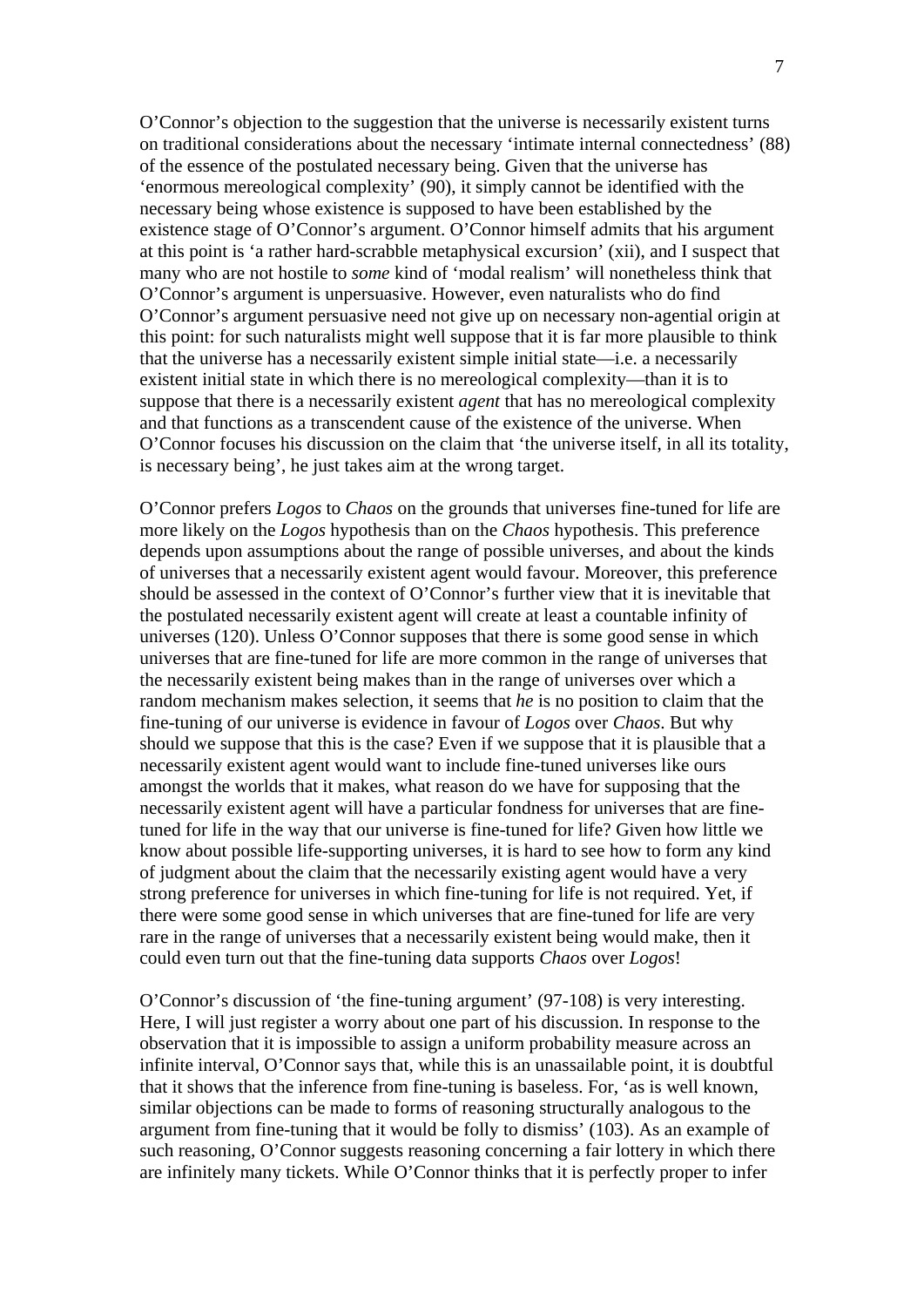that, in such a lottery, each ticket is such that it is 'effectively certain' that it won't win, it seems to me that we ought rather to hold that it is impossible that there be a fair lottery in which there are infinitely many tickets. *Pace* O'Connor, not even God could administer an infinite lottery in which, for each ticket, it is 'effectively certain' that that ticket will not win, and yet it is certain that one ticket will win. But, if this is right, then the defender of 'the fine-tuning argument' has more work to do in order to accommodate the observation that it is impossible to assign a uniform probability measure across an infinite interval. (I don't say that this work can't be done; the only point that I'm registering here is that O'Connor's response to this observation is inadequate.)

**5** 

In the fifth chapter of the book—*The Scope of Contingency*—O'Connor argues for the claim that that it is inevitable that the postulated necessarily existent agent will create at least a countable infinity of universes, and then moves on to a discussion of various loose ends left by the discussion in the book to this point. I shall just discuss what O'Connor has to say about two of these loose ends here.

First, under the heading 'Perfection and Freedom', O'Connor observes that it is 'plausible' to hold that:

The core metaphysical feature of freedom is being the ultimate source, or originator, of one's choices, and that being able to do otherwise is for us closely connected to this feature. … Only by there being less than deterministic connections between external influences and choices … is it possible for me to be an ultimate source of my activity, concerning which I may truly say 'The buck stops here'. (121)

I have already noted that I think that what O'Connor here finds 'plausible' is actually false. If I'm to be the *originator* of my choices, then I must have features that can be invoked in explanations—causal or probabilistic—of my making those choices. Moreover, the ultimate explanation of my possession of the features that I have that can be invoked in explanations of this kind must advert to what O'Connor calls 'external factors'.

Second, under the heading 'Some Applications of the Many-Universe-Creation Hypothesis', O'Connor claims that, on plausible assumptions:

God will in fact have compelling reasons to create a universe in which significant suffering is permitted to occur even if the goods that require suffering are not the greatest goods, or if the universe in which they occur does not belong to a class of supremely valuable realms. All that is required is that the suffering-risking universes satisfy a minimum threshold of goodness.

On the basis of this observation, O'Connor claims that his view has an advantage over 'one-universe theism' at this point, since it can get by with weaker assumptions in responding to 'the problem of evil': for, unlike the 'one-universe theist', O'Connor needn't suppose that the goods that require suffering are the greatest goods, or that our universe belongs to the class of supremely valuable realms. While this claim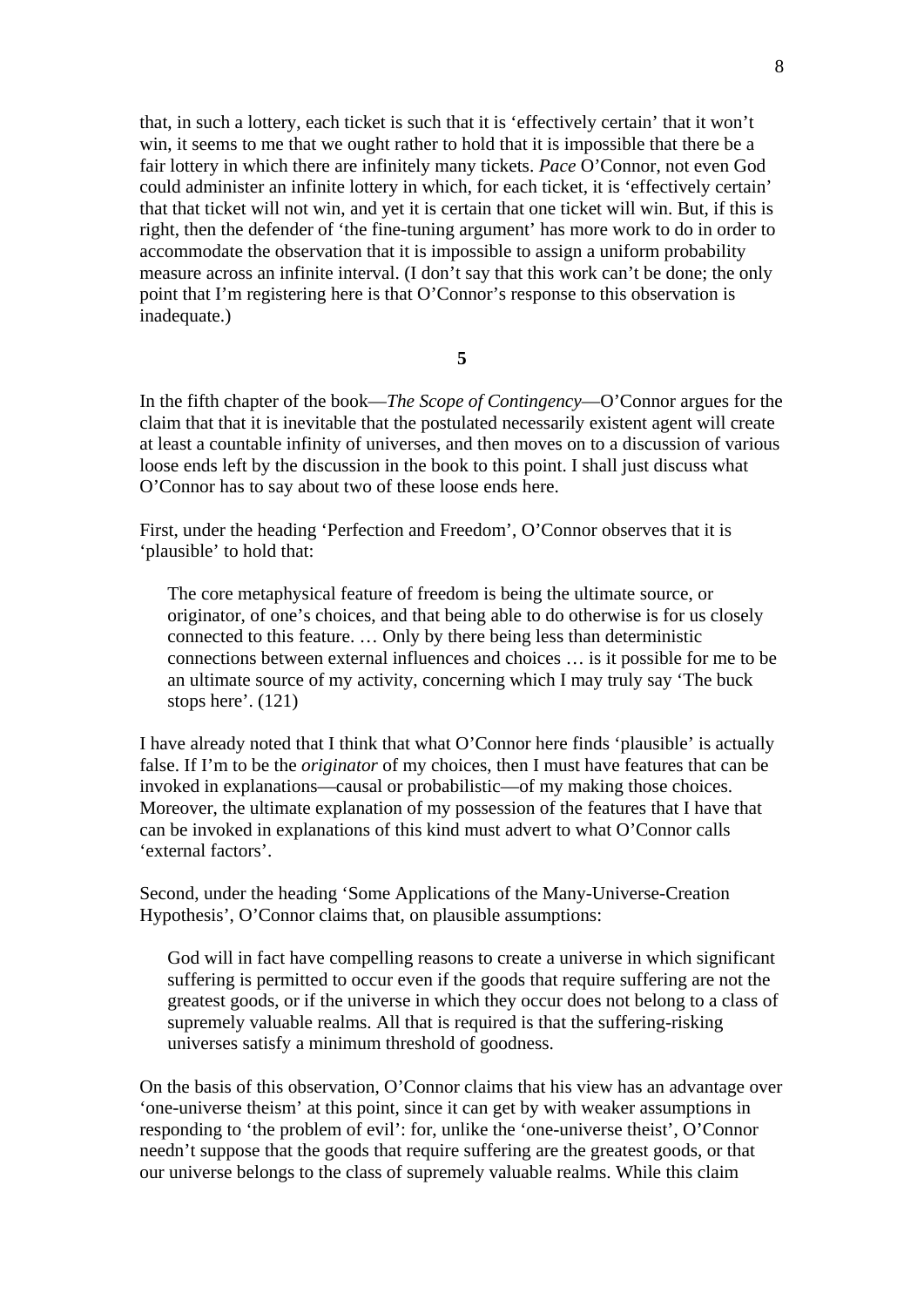seems right, it is perhaps worth pointing out that O'Connor's theory clearly doesn't help to overturn the thought that a morally perfect being would not permit a person to suffer *horrendously* unless it was in the interests of that very person to undergo the horrendous suffering in question. Appearances generated by O'Connor's discussion of the value of universes to the contrary, considerations about minimum thresholds of goodness in suffering-risking universes cannot float free of these kinds of deontological concerns (or so it seems to me).

**6** 

In the sixth and final chapter of the book—*The God of Abraham, Isaac and Anselm?*—O'Connor takes on two argumentative tasks. First, he argues that, while his favoured style of natural theology does commit him to much of the medieval theological conception of God, it does not commit him to the parts of that conception that many contemporary theologians find most problematic: for instance, it does not commit him to the claim that God is immutable, impassable, and atemporal. Second, O'Connor argues that 'the ordinary religious theist' cannot 'stably' believe that, while God is causally immune from destruction, God is not an absolutely necessary being. I shall only discuss the second of these arguments here. (Much of the first argument is concerned with a critique of Molinism that I am happy to commend (135-38).)

O'Connor begins his case against a contingently existing God by offering the following argument:

If God is not a necessary being, if He might not have existed, then it is possible that there is a being which neither owes its existence to Him nor derives power from Him. From this it follows that, possibly, there is a being over which God has no causal control. But if this last is so, then whether our world, the actual world, contains such a being (or indeed, an arbitrary plurality of such beings) is an entirely contingent fact, and more particularly, one whose obtaining God has not controlled. And this would seem to call into question God's sovereignty on even a hazy, untheoretical grasp of this notion, let alone strict omnipotence. (141)

I think that this argument is not very persuasive. Even if we suppose that God is not a necessarily existent being, we can still suppose that God is essentially sovereign: in every possible world in which God exists, God has control over everything else that exists. So, beings that exist without owing their existence to God and without deriving their power from God, cannot exist in worlds in which God exists. If that's right, then someone who thinks that God only exists contingently should not allow O'Connor his first premise: what is true is only that, if God might not have existed, then there might have been a being which neither owes its existence to Him nor derives power from Him. But, from the fact that, if God might not have existed, then there might have been a being which neither owes its existence to Him nor derives power from Him, it plainly does not follow that it might have been the case that God co-existed with such a being and had no control over that being.

Against what is effectively this objection to his initial argument, O'Connor offers the following buttressing consideration: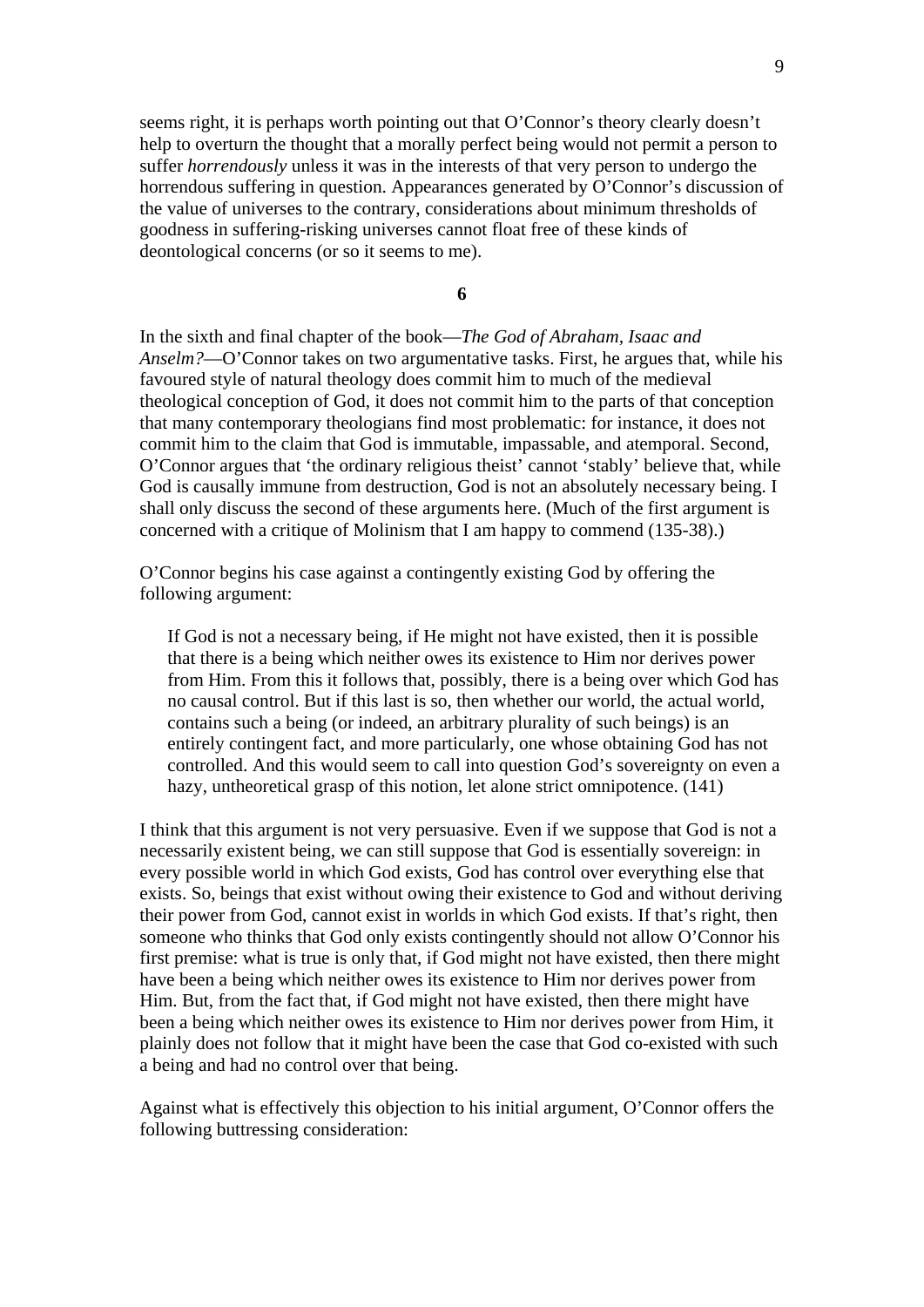Once you give up the assumption … that the existence of anything requires an explanation, as a matter of metaphysical necessity, there is no principled basis for maintaining that in those possible worlds … in which God exists there must always be an explanation for every existing thing, in terms of God's power. … The de-Hellenizing objector has conceded that, as a general matter, there could have been objects other than God who do not owe their existence to anything, who just 'happen' to exist. So how could it be that God's nature nonetheless prevents them from inconveniently appearing in His own backyard, so to speak, that is, in a world in which He does exist? It is as if the objector were positing a divine modal force field, that keeps away uncaused occurrences that are otherwise perfectly possible. To borrow a phrase from Leibniz, it is a mythology somewhat ill conceived. (142-3)

I don't think that this buttressing consideration is effective either. It seems to me to be plausible to think that we can distinguish all possibilia into two classes: those that are capable of lonely existence, and those that are not. Things that are capable of lonely existence are things that *could* be the only thing that exists. Someone who thinks that God exists only contingently thinks that God is not the only possibilia that is capable of lonely existence: perhaps, for example, such a person thinks that certain kinds of natural universes are also capable of lonely existence. It also seems to me to be plausible to think that many possibilia that are not capable of lonely existence have co-existence conditions, i.e. conditions that govern the objects with which they can and cannot co-exist. So, for example, possibilia that are essentially spatio-temporal cannot exist unless there is a spatio-temporal framework within which they occupy a location; and possibilia that are essentially uncaused cannot exist in a universe that is essentially a causal plenum (even though it can be that such a universe itself has no cause of its existence). Rather than 'positing a divine modal force field', O'Connor's objector need only be evincing a distinct commitment to 'external relations of necessity that are opaque to our cognitive capacities' (67)—or so, at any rate, it seems to me to be plausible to suggest.

## **7**

Having completed this overview of O'Connor's text, I'll conclude with some remarks about one difficulty that I find for the overall position that O'Connor defends. The difficulty arises as a tension between the following claims that O'Connor makes:

- 1. There is a sharp distinction between concepts and properties. Concepts can be as useless as you please for explanatory purposes, whereas properties are sparse and earn their explanatory keep: they ground objective, intrinsic similarity and difference, and they confer basic capacities to act. (53)
- 2. There is an intimate internal connectedness—'short of identity' but perhaps reaching as far as 'entailment'—between God's properties (or, at any rate, between God's essential properties). (88)
- 3. We can give an ultimate explanation of the existence of the universe by appealing to the agency of God, and, in particular, to God's generation of creative intentions. (83)
- 4. We can properly and fully explain the behaviour of human beings by appealing to their agency and their generation of intentions. (80)